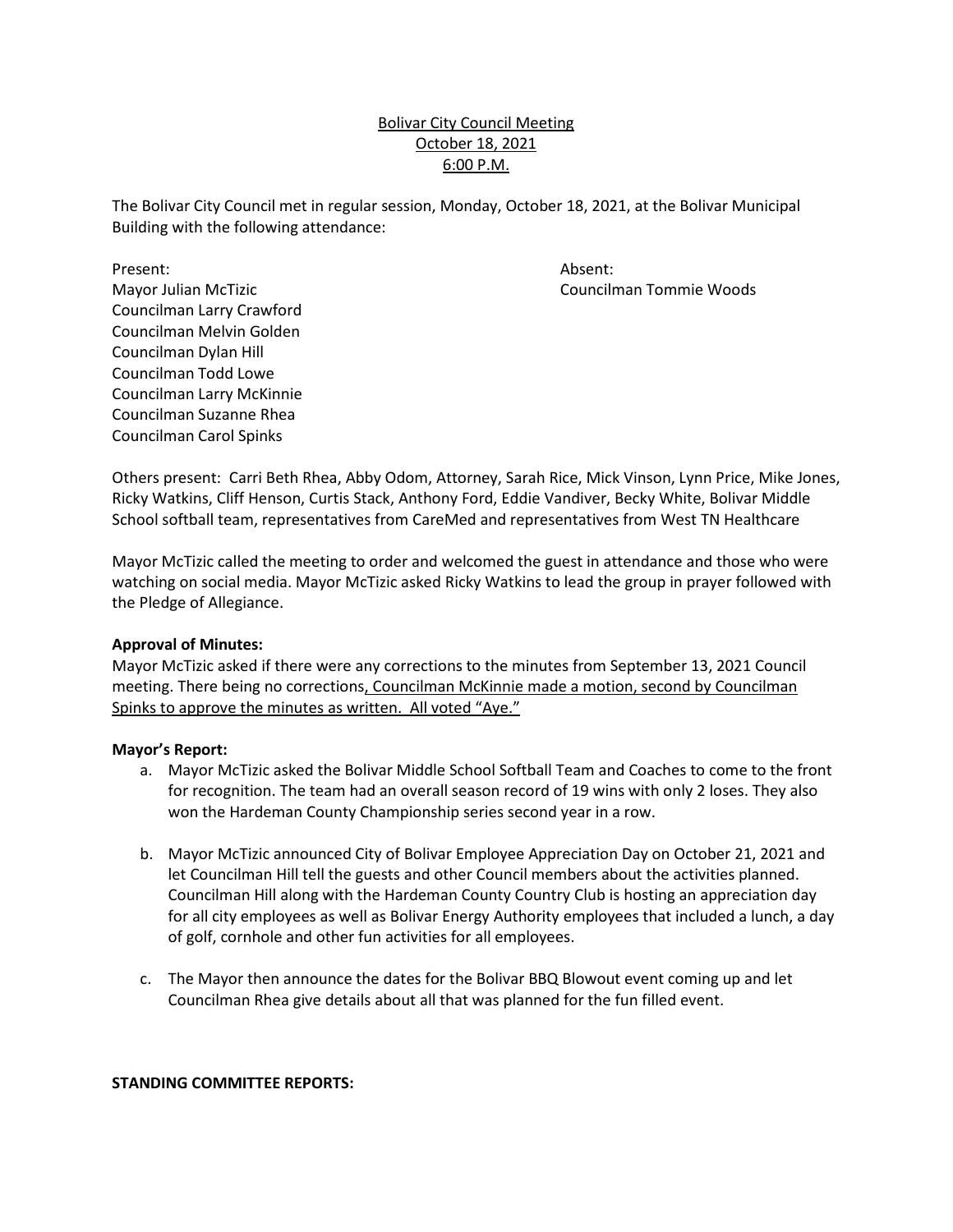# **Electric – Mayor McTizic**

 The Bolivar Energy Board met September 27, 2021 for the regularly scheduled meeting. The following was discussed and approved:

- Approved the hire of Fayette Janitorial Service to clean BEA building 3 nights a week.
- Approved the sale of the skid steer through auction. BEA will use JJ Kane Inc for the auction.
- Hardeman County Country Club. • Agreed to allow BEA to close half a day on October  $21^{st}$  to participate in Appreciation Day at the

# **Utilities – Cliff Henson, Director**

The Bolivar Utility Board met on October 6, 2021, the following was discussed and approved:

- the replacement of natural gas pipes on Hwy 57. Councilman Lowe made a motion, second by • The Utility Board forwarded a recommendation to approve a bid from R. Jones Underground for Councilman Crawford to approve the bid from R. Jones Underground. All voted "Aye".
- R. Jones Contractors have finished the gas relocation project on old Hwy 64.
- We will light pilot lights from October  $15<sup>th</sup>$  through November 30<sup>th</sup> free of charge. The Utility Department is asking everyone to be patient, because they are extremely busy this time of year.
- Gas prices for September \$0.79
- Everything else routine

# **Fire – Chief Lynn Price**

- Total fire calls  $-18$  (11 city, 7 county)
- Training hours 302
- Smoke alarms installed 5
- $\bullet$  Preplan courtesy inspections  $-2$
- Waverly during the week of September 6, 2021. In addition, we were able to purchase 40 \$100 Waverly residents. We are so very thankful for the generosity of the residents of Bolivar. • The department set up at Wal-Mart from September 1-3, 2021, to collect donation for the victims of the Waverly flooding. We transported two trailers full of non-perishable goods to gift cards that were transferred to the local emergency management agency for distribution to
- Annual firefighter physicals and cancer screenings were completed during the month of September.
- We provided fire suppression coverage for the demolition derby at the Tennessee Forest Festival.
- facility, Vanessa K. Free driver safety, and the Traffic Incident Management System (TIMS). We would like to thank Lt. William Futrell of the Tennessee Highway Patrol for instruction the TIMS • We held our annual training weekend from September 22-25, 2021. During the weekend, firefighters trained in Air Management & Conservation techniques in our air management training for our department personnel.

# **Police – Chief Mike Jones**

- Calls for service 583
- Citations 156
- Accidents 24(1 fatal, 9 injuries, 14 property damage)
- Arrests 25 (3 juvenile, 22 adult)
- Special events- 7 THSO DUI Saturations
- Training Hours- 70 HRS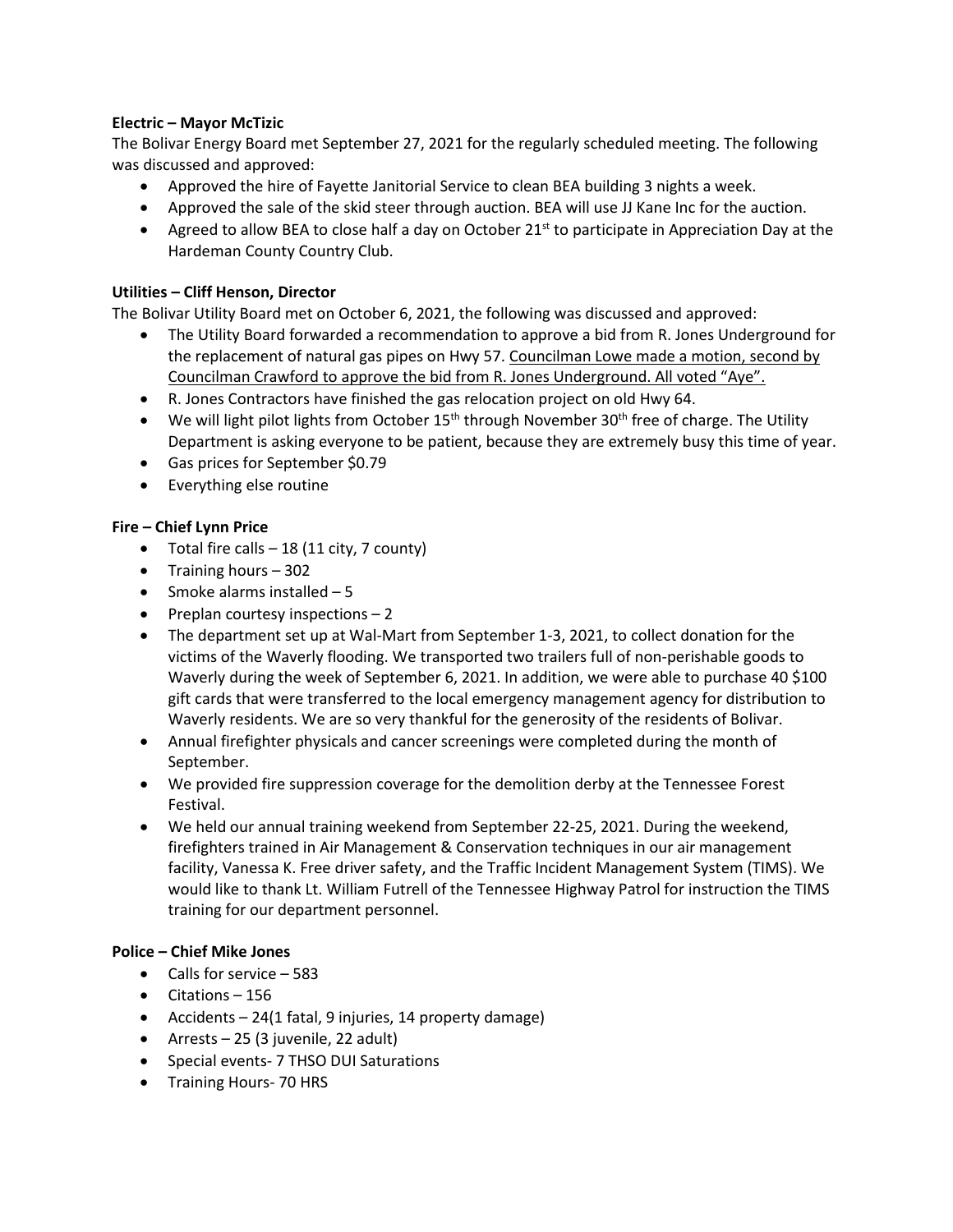project was bid out and voted on in June. The original company that won the bid is no longer able to do the project so we have gone back to the second bidder. Since the original bid the prices of materials have gone up and his bid is no longer valid. Economy Roofing sent in another bid for a total of \$[11,280.00](https://11,280.00) due. Council McKinnie made a motion, second by Councilman Golden to approve the new bid from Economy Roofing. All voted "Aye". • Chief Jones asked for approval for a bid from Economy Roofing and Siding. This particular

# **Parks Department – Curtis Stack, Director**

- • We worked on erosion problems at Pleasant Run Creek Park and have been working on more tree removal and dirt work at Sand Beach Lake
- We had a bid opening for work to be performed at Sand Beach Lake playground.
- Routine maintenance
- • Mr. Curtis asked the board for approval for a bid from Graves & Graves Construction to do work at Sand Beach Lake playground. This was the only bid submitted for the project. The bid submitted was for [\\$94,000.00.](https://94,000.00) Councilman Lowe made a motion, second by Councilman Spinks to approve the bid of \$[94,000.00](https://94,000.00) from Graves & Graves Construction. All voted "Aye".

# **Activities Department- Anthony Ford, Director**

- • Our 5-13 year old soccer league has started playing games and they are going well so far. We have had 2 rainout games.
- Our adult volleyball league registration began on October  $15<sup>th</sup>$  and will end on November  $5<sup>th</sup>$ .
- We will begin our adult basketball league registration in November.
- The 2<sup>nd</sup> Saturday Get Healthy Community Walk at Sand Beach Lake was held on October 9<sup>th</sup> in conjunction with Breast Cancer and Alzheimer's Walk and Run. We had over 100 participants.
- The adult exercise class is going well and we will continue it through the rest of the year

# **Street/Sanitation – Eddie Vandiver, Superintendent**

- Cutting grass downtown
- Bush hogging throughout the city
- Painting lines
- Changing out faded signs
- Repairing catch basins
- Bulky item pick up is going on all of October
- Still hauling garbage to Walnut, MS

# **Planning Commission – Councilman Melvin Golden**

The Planning Commission met in a special called meeting on September 30, 2021 to discuss and review the following:

 • The Bolivar Regional Planning Commission met to review plans to re-zone of property on Polk Road- Tax Map 079 Parcel 001.00 approximately 41.8 acres from R-1/R-3 to R-2. The Commission voted to rezone this property during the special called meeting. However, after the meeting had adjourned our staff planner did additional research and for the purpose the land is going to be used for a R-3 was adequate zoning for this project. At this time, there needs to be no rezoning of the property.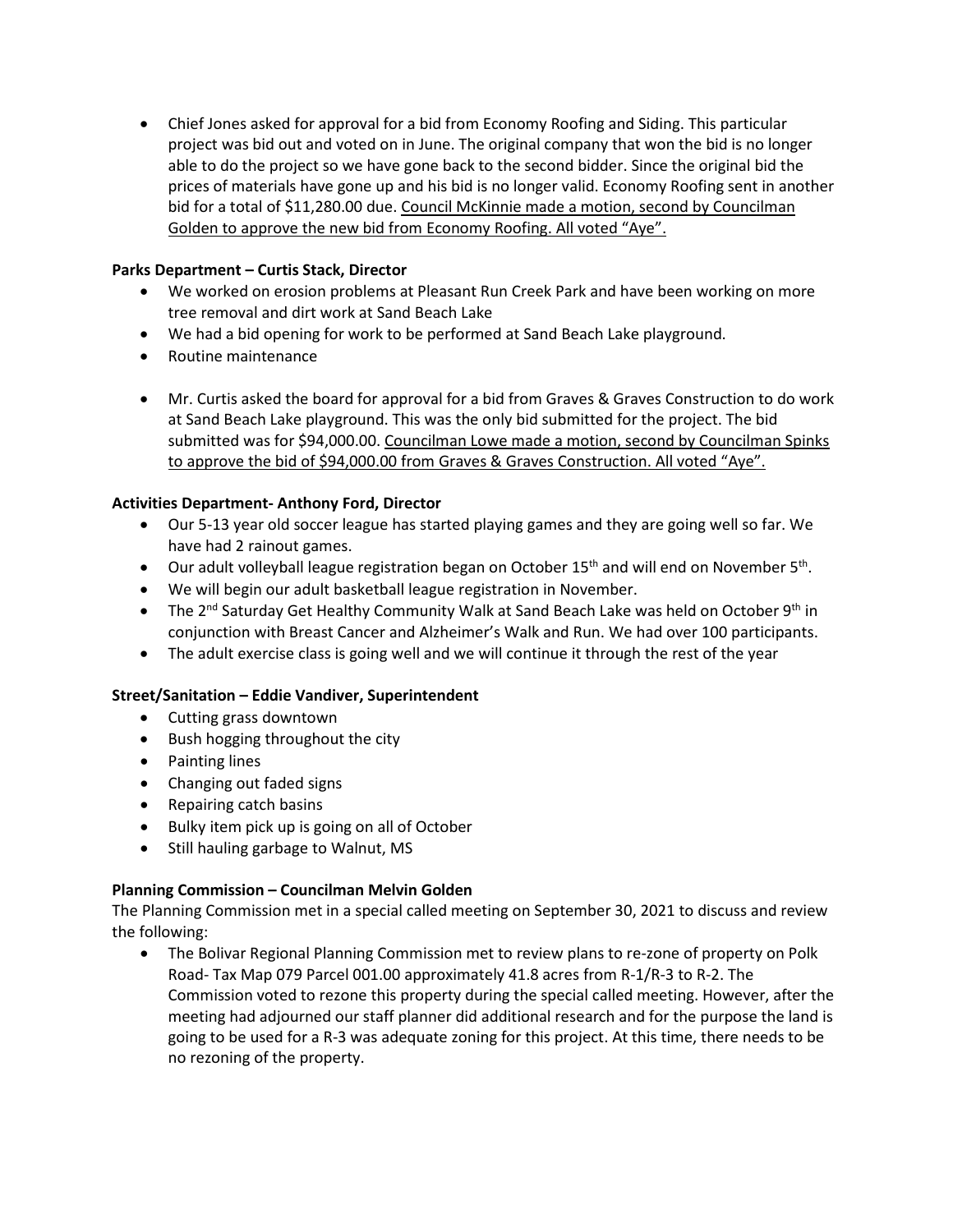### **Library – Becky White, Director**

- Financials: \$772.60 from donations, copies, fines and faxes.
- Total Programs 10 with 41 participants
- (Regional E-book and Audio Book Download System)- 445 • Circulation report – Material Circulation- 736, Computer users 251, Wi Fi users 1,650, READS

### **Historic Zoning Commission – Councilman Suzanne Rhea**

- • The Bolivar Historic Zoning Commission met in a special called session Thursday September 30, 2021 to discuss and review the following:
	- **a.** Application for Certificate of Appropriateness for Simon's Fish Camp and Grill signage was approved. This new business is located at 103 W. Market Street.

# **Compliance/Zoning – Ricky Watkins**

- Building Consultations 12
- Building permits written– 4
- Building Inspections 2
- Plumbing Inspections 2
- Mechanical Inspections 2
- Courtesy Notice Issued 30

### **Old Business: None**

#### **New Business:**

# **a. Second Reading of Ordinance 21-005: Amend the Bolivar Zoning Plans**

motion to adjourn from Executive Session to Public Hearing. Councilman McKinnie made a motion, second by Councilman Hill to adjourn to go to Public Hearing. All voted "Aye". There being no public questions nor comments, Councilman Crawford made a motion, second by Councilman Lowe made a motion, second by Councilman Hill to approve Ordinance 21-005 This ordinance is forwarded by a positive recommendation from the Bolivar Regional Planning Commission. This ordinance will rezone two properties; the old Board of Education building and 121 E. Jefferson St. from R-1 to B-2. At the time Mayor McTizic asked for a Councilman Spinks to reconvene to Executive Session. All voted "Aye". Mayor McTizic asked if there were any questions concerning Ordinance 21-005. There being no questions, to amend Bolivar zoning map plans in this area. All voted "Aye".

#### **b. Approval to open a new bank for the American Rescue Plan Act Funds**

 Mayor McTizic asked the Council for approval to open up a new bank account that will be for the federal funds the city will receive from the American Rescue Act. Councilman McKinnie made a motion, second by Councilman Crawford to approve the opening of a new bank account for the American Rescue Funds allocation. All voted "Aye".

# **c. Approval for expense to move a building gifted to City of Bolivar**

 A building was donated to the City of Bolivar by a private school in Shelby County. The city is building is around [\\$16,000.00.](https://16,000.00) Councilman McKinnie made a motion, second by Councilman responsible for paying to have the building moved from its current location in Shelby County. This building will be put out at Sand Beach Lake. The estimated cost to move the Rhea to approve the expense of moving the donated building. All voted "Aye".